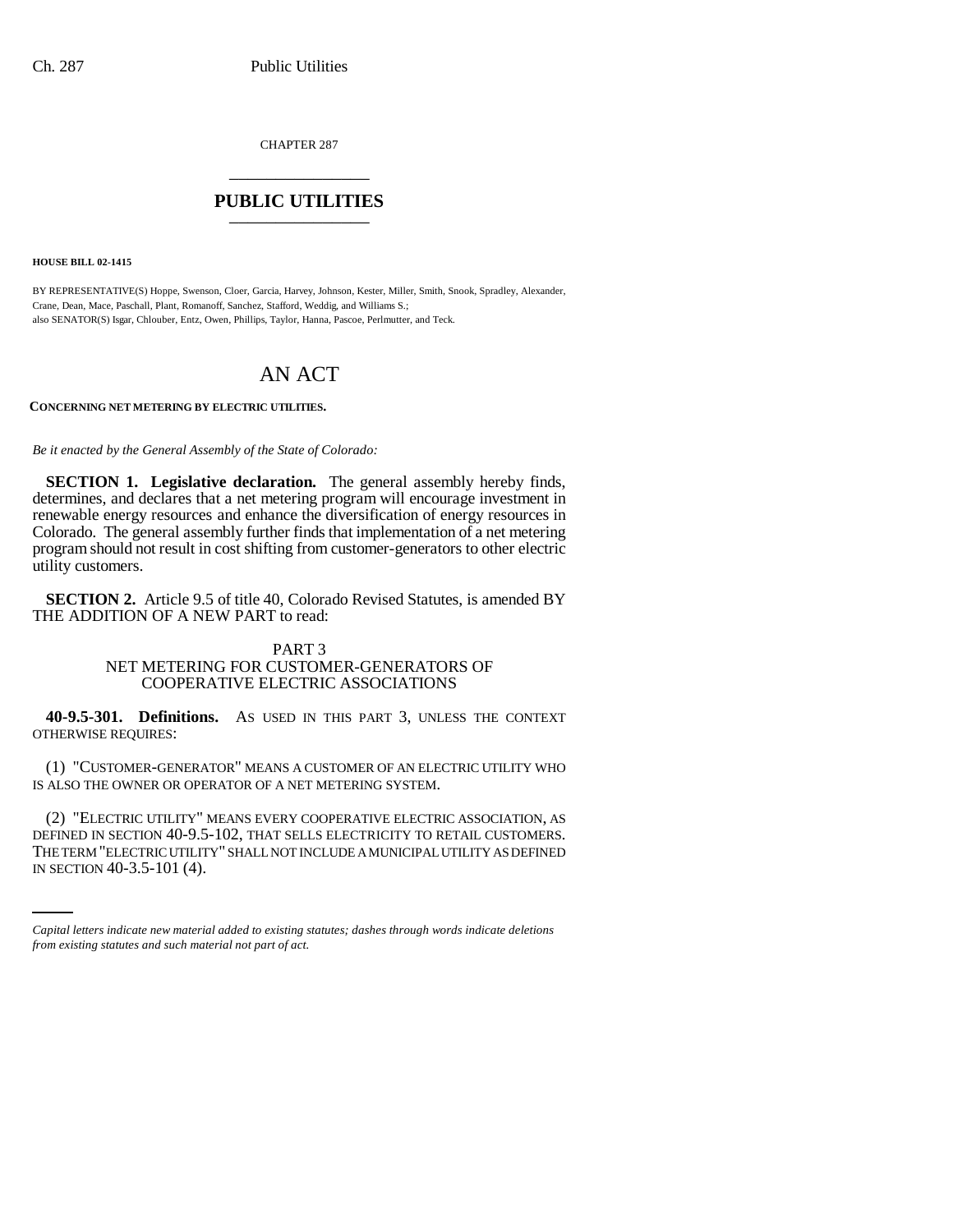(3) "NET METERING" MEANS MEASURING THE DIFFERENCE BETWEEN THE ELECTRICITY SUPPLIED TO A CUSTOMER-GENERATOR BY OR THROUGH AN ELECTRIC UTILITY AND THE ELECTRICITY THAT IS GENERATED BY THE CUSTOMER-GENERATOR AND DELIVERED TO AN ELECTRIC UTILITY AT THE SAME POINT OF INTERCONNECTION.

(4) "NET METERING SYSTEM" MEANS A SYSTEM FOR THE GENERATION AND NET METERING OF ELECTRICITY THAT MEETS EACH OF THE FOLLOWING REQUIREMENTS:

(a) THE SYSTEM USES AS ITS ENERGY SOURCE SOLAR, WIND, BIOMASS, OR HYDROPOWER RESOURCES;

(b) THE SYSTEM HAS A GENERATING CAPACITY OF NOT MORE THAN TWENTY-FIVE KILOWATTS, UNLESS THE ELECTRIC UTILITY AGREES TO A GREATER CAPACITY OR UNLESS OTHERWISE LIMITED BY AN EXISTING CONTRACT FOR WHOLESALE POWER PURCHASED BY THE ELECTRIC UTILITY;

(c) THE SYSTEM IS LOCATED ON PREMISES THAT ARE OWNED, OPERATED, LEASED, OR OTHERWISE CONTROLLED BY THE CUSTOMER-GENERATOR;

(d) THE SYSTEM OPERATES IN PARALLEL WITH THE LOCAL DISTRIBUTION SYSTEM OF THE ELECTRIC UTILITY;

(e) THE SYSTEM IS INTENDED PRIMARILY TO OFFSET PART OR ALL OF THE CUSTOMER-GENERATOR'S REQUIREMENTS FOR ELECTRIC ENERGY AT THE SAME LOCATION; AND

(f) THE SYSTEM SHALL NOT BE USED TO OFFSET OR PROVIDE CREDITS FOR ELECTRIC CONSUMPTION AT ANOTHER LOCATION OF THE CUSTOMER OR FOR ANY OTHER CUSTOMER.

**40-9.5-302. Net metering service.** (1) EVERY ELECTRIC UTILITY SHALL ESTABLISH RULES AND MAKE NET METERING SERVICES AVAILABLE TO ANY CUSTOMER-GENERATOR WITH A NET METERING SYSTEM THAT THE ELECTRIC UTILITY SERVES IF THE CUSTOMER-GENERATOR PAYS ANY ADDITIONAL COSTS FOR THE ACQUISITION AND INSTALLATION OF THE NECESSARY METERING EQUIPMENT. THE CUSTOMER-GENERATOR ALSO SHALL PAY ALL OTHER COSTS INCURRED BY A ELECTRIC UTILITY FOR EQUIPMENT OR SERVICES THAT ARE NECESSARY TO MEET THE SAFETY OR PERFORMANCE STANDARDS REQUIRED BY SECTION 40-9.5-304.

(2) AN ELECTRIC UTILITY MAY INSTALL SUCH ADDITIONAL METERING EQUIPMENT AS IT DEEMS NECESSARY TO METER ELECTRICITY FLOW IN EACH DIRECTION.

(3) IF THE TOTAL GENERATING CAPACITY OF ALL CUSTOMER-GENERATORS USING NET METERING SYSTEMS SERVED BY AN ELECTRIC UTILITY EXCEEDS ONE PERCENT OF THE CAPACITY NECESSARY TO MEET THE ELECTRIC UTILITY'S AGGREGATED CUSTOMER MONTHLY PEAK DEMAND FOR A PARTICULAR CALENDAR YEAR, THE ELECTRIC UTILITY MAY ELECT NOT TO PROVIDE NET METERING SERVICE TO ANY ADDITIONAL CUSTOMER-GENERATORS.

(4) THE CUSTOMER-GENERATOR IS RESPONSIBLE FOR ALL COSTS ASSOCIATED WITH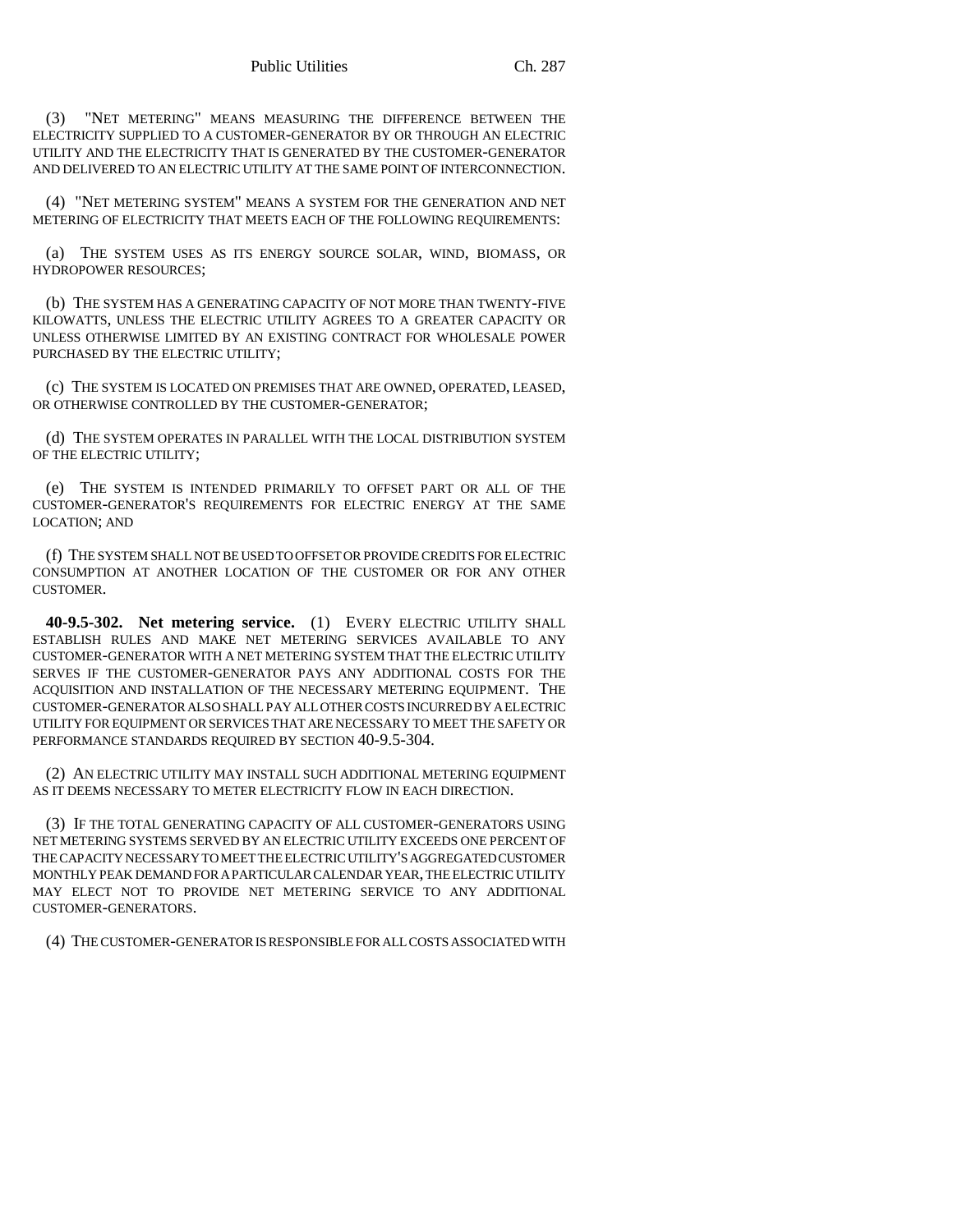## Ch. 287 Public Utilities

ITS NET METERING SYSTEM AND IS ALSO RESPONSIBLE FOR ALL COSTS RELATED TO ANY MODIFICATIONS TO THE NET METERING SYSTEM THAT MAY BE REQUIRED BY THE ELECTRIC UTILITY FOR PURPOSES OF INTERCONNECTIVITY, SAFETY, AND RELIABILITY.

**40-9.5-303. Rates and charges.** (1) THE RATES AND CHARGES FOR RETAIL ELECTRIC SERVICE TO CUSTOMER-GENERATORS SHALL BE BASED ON THE ELECTRIC UTILITY'S RATES AND CHARGES APPLICABLE TO EACH CUSTOMER CLASS. A JUST AND REASONABLE BACKUP OR STANDBY FEE OR CUSTOMER CHARGE MAY BE ASSESSED TO AVOID ANY COST SHIFTING FROM CUSTOMER-GENERATORS TO OTHER ELECTRIC UTILITY CUSTOMERS THAT MIGHT RESULT FROM IMPLEMENTATION OF THIS ARTICLE.

(2) UNLESS THE ELECTRIC UTILITY CHOOSES TO PAY MORE TO THE CUSTOMER-GENERATOR, THE ELECTRIC UTILITY SHALL PROVIDE A CREDIT TO THE CUSTOMER-GENERATOR FOR ITS GENERATION EQUAL TO THE ELECTRIC UTILITY'S AVOIDED COST. THE AVOIDED COST SHALL BE THE AVERAGE COST OF POWER TO THE ELECTRIC UTILITY FOR THE IMMEDIATELY PRECEDING CALENDAR YEAR AS PUBLISHED IN THE UTILITY'S ANNUAL REPORT. THE AVERAGE COST OF POWER SHALL NOT INCLUDE THE UTILITY'S OWN TRANSMISSION, METERING, AND DISTRIBUTION COSTS. THE AVERAGE COST OF POWER SHALL INCLUDE THE CAPITAL AND EXPENSE COSTS ASSOCIATED WITH GENERATION FACILITIES FOR THOSE UTILITIES THAT GENERATE SOME OR ALL OF THEIR OWN POWER NEEDS AS WELL AS PURCHASED CAPACITY AND ENERGY COSTS. IF THE CUSTOMER-GENERATOR'S NET AGGREGATE BILL IS LESS THAN ZERO, CREDITS SHALL BE CARRIED OVER TO FUTURE BILLS OF THE CUSTOMER-GENERATOR UNTIL THE CREDIT BALANCE IS ZERO.

(3) AT THE BEGINNING OF EACH CALENDAR YEAR, ANY REMAINING UNUSED CREDIT BALANCE ACCUMULATED DURING THE PREVIOUS YEAR SHALL BE PAID TO THE CUSTOMER-GENERATOR.

(4) AN ELECTRIC UTILITY MAY INCLUDE IN ITS CALCULATION OF AVOIDED COST ANY FEES OR SURCHARGES IMPOSED BY A TAXING JURISDICTION TO RECOVER REVENUE LOSSES RESULTING FROM NET METERING.

**40-9.5-304. Safety and performance requirements.** (1) A NET METERING SYSTEM USED BY A CUSTOMER-GENERATOR SHALL MEET ALL APPLICABLE SAFETY AND PERFORMANCE STANDARDS ESTABLISHED BY THE NATIONAL ELECTRIC CODE, THE INSTITUTE OF ELECTRICAL AND ELECTRONICS ENGINEERS, UNDERWRITERS LABORATORIES, INCORPORATED, THE NATIONAL ELECTRIC SAFETY CODE, AND ANY OTHER APPLICABLE REGULATIONS OR STANDARDS.

(2) THE CUSTOMER-GENERATOR SHALL, AT ITS EXPENSE, PROVIDE LOCKABLE SWITCHING EQUIPMENT CAPABLE OF ISOLATING THE NET METERING SYSTEM FROM THE ELECTRIC UTILITY'S SYSTEM. ALL NET METERING EQUIPMENT SHALL BE APPROVED BY THE ELECTRIC UTILITY AND SHALL BE ACCESSIBLE BY THE ELECTRIC UTILITY AT ALL TIMES.

(3) THE ELECTRIC UTILITY SHALL NOT BE LIABLE DIRECTLY OR INDIRECTLY FOR PERMITTING OR CONTINUING TO ALLOW AN ATTACHMENT OF A NET METERING SYSTEM, OR FOR ACTS OR OMISSIONS OF THE CUSTOMER-GENERATOR THAT CAUSE LOSS OR INJURY, INCLUDING DEATH, TO THE CUSTOMER-GENERATOR OR ANY THIRD PARTY. THE CUSTOMER-GENERATOR SHALL INDEMNIFY THE ELECTRIC UTILITY FOR